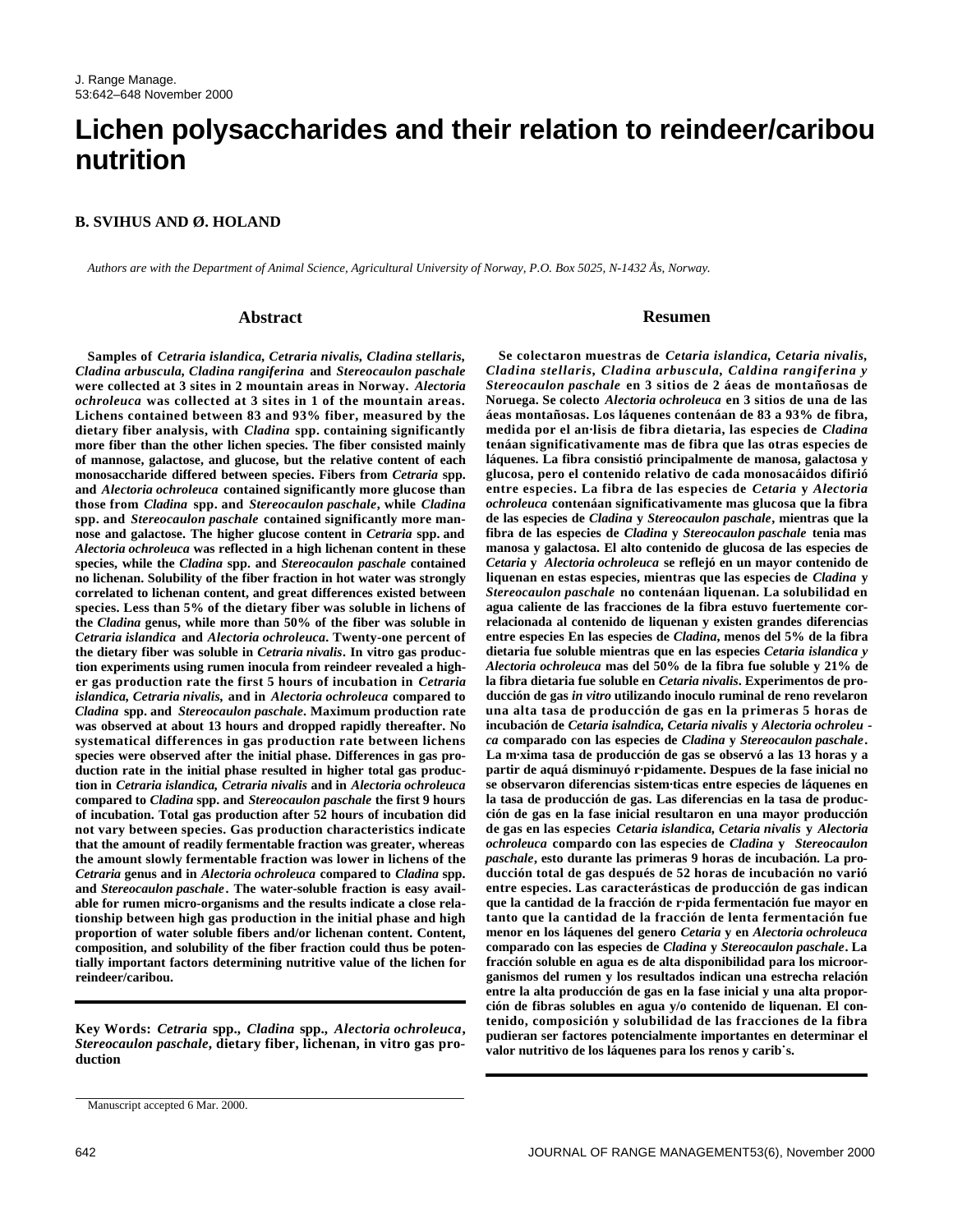In winter, lichens are the principal fodder resource for reindeer/caribou throughout most of their range (Andreyev 1977, Eriksson et al. 1981, Russell and Martell 1984), especially mat-forming species of the genera *Cetraria* and *Cladina* when available (Andreyev 1977, Eriksson et al. 1981). In the taiga belt, the aboreal lichens *Usnea* spp. and *Bryoria* spp. may also play an important role in the winter diet (Andreyev 1977).

Due to high preference by reindeer, but slow potential growth rate (Andreyev 1977, Tveitnes 1980, Virtala 1992), lichens are vulnerable to overgrazing. Overgrazing reduces lichens density, but may also change the relative abundance of different lichen species, since their vulnerability to grazing and trampling varies (Klein 1987). Also their ability to recoup from over-utilisation varies (Andreyev 1977, Gaare & Skogland 1980, Klein 1987). Sound management of lichens is therefore essential in both wild reindeer and caribou management and in semidomestic reindeer husbandry.

Lichens are considered to mainly consist of different carbohydrate fractions. However, little has been done to quantify the carbohydrate content in lichens of importance in reindeer nutrition. In addition, solubility of the fiber fraction may be a useful parameter, since it could influence the initial lag phase of rumen fermentation and hence influence lichen digestibility.

Early investigations have revealed that reindeer have a greater ability to digest lichens compared to, for example, sheep (Presthegge 1954). The higher capacity of reindeer and caribou to exploit lichens than other northern ungulates is a key factor in understanding their success throughout most of the circumpolar region. A more detailed knowledge of the composition of the most important lichens species is a prerequisite to determine factors involved in digestion of lichens in reindeer/caribou. This may have bearings for management of lichen ranges and in evaluation of quality and stocking capacity of these.

The objectives of this study were to quantify the carbohydrate composition and solubility of lichens, and to study the ruminal breakdown pattern of these lichens for reindeer.

## **Material and methods**

Lichens of the species *Cetraria islandi ca* (L.), *Cetraria nivalis* (L.), *Cladina stel laris* (Opiz), *Cladina arbuscula* (Waller), *Cladina rangiferina* (L.) and *Stereocaulon*

*paschale* (L.) were collected from 3 randomly selected sites of alpine ridge vegetation in 2 mountain areas in central Norway; Jotunheimen (61º 10') and Hardangervidda (60º 30') in August 1996. In addition, *Alectoria ochroleuca* was collected from 3 sites in Hardangervidda. The samples were picked by hand by gently breaking off 1 to 3 cm of the upper dry part of the podetium. The reindeer grazing impact of the lichen mat was low to moderate at all sites.

The samples were air-dried and cleaned by hand for foreign substances. To meet the requirements for dietary fiber analysis, the samples were ground on a laboratory rotor mill fitted with a 0.5 mm screen. Dry matter (DM) was determined after drying at 105º C overnight, ash was determined after 4 hours at 550º C, and crude protein was determined as Kjeldahl N X 6.25. Crude fiber was analyzed according to the Weende method (Henneberg and Stohmann 1859), with the modification that 200 mg instead of 1 g was used to avoid viscosity problems during filtration. Acid detergent fiber (ADF) and neutral detergent fiber (NDF) was analysed according to Van Soest and Wine (1967), with the amount of sample reduced to 150 mg. Starch content corrected for free glucose content was determined according to the method of McCleary et al. (1994). Total mixed-linked (1–3)(1–4)-ß-D-glucan (lichenan) content was determined according to AOAC method 995.16 (McCleary and Codd 1991). Lichenans were degraded to glucose by using lichenase and ß-glucosidase, and glucose was determined by spectrophotometry. However, initial experimentation showed that due to the high amounts of lichenan in some lichens, the amount of sample needed to be reduced to 25 mg. The boiling time with sodium phosphate buffer was also increased to 13 minutes to assure solubilisation of the sample. Total, soluble and insoluble dietary fiber were analyzed according to the enzymatic-gravimetric AOAC method 991.43 (Lee et al. 1992), but due to high fiber content and the problems of high viscosity during filtration, the amount of sample was reduced to 300 mg. The samples from Harangervidda were also analysed for monosaccharide composition of the fiber fraction. This analysis was conducted at the Norwegian Food Research Institute by gas-liquid chromatography according to the method of Englyst et al. (1992), with the modification that the enzymatic pre-treatment to digest starch was not performed.

For determination of the ruminal breakdown pattern, a 200 mg sample was weighed into 100 ml syringes in duplicate. Ruminal fluids (200 ml) from 3 rumen fistulated reindeer calves fed a lichen dominated diet were pooled, mixed, and strained through 4 layers of cheesecloth and added to preheated buffer (Menke and Steingass 1988) in a 1:3 ratio. This was done for each of the 3 runs performed during a 3 week period. Thirty ml of the ruminal fluid buffer solution was added to each syringe and kept at 38ºC in an incubator. In vitro gas production of each lichen species, in addition to cellulose standard (Whatman No.1 filter paper) was measured according to the method described by Menke and Steingass (1988). Gas production was recorded after 1, 2, 3, 5, 7, 9, 13, 18, 24, 28, 32, 34, 38, 46, and 52 hours. Gas production was corrected for blank gas production; triplicates of buffered rumen without sample in each run. The syringes were shaken by hand twice in the first hour and then 4 times daily during the rest of the incubation. Lichens species from 1 site of Hardangervidda and 1 of Jotunheimen were used in the experiment. Ten days before start and throughout the experimental period the animals were offered 1,000g DM per day of a diet consisting of 50% *Cladina stellaris* and 50% *Cetraria islandica*. The kinetics of fermentation were fitted to the exponential equation;  $p=a+b(1-e^{-ct})$  according to Ørskov and McDonald (1979) and Blümmel and Ørskov (1993), where p represents gas production at time  $t$ ,  $(a+b)$  the potential gas production, c the rate of production. The a value is the intercept of the curve whereas the b value represents the fermentation of insoluble but potentially fermentable fractions of the feed.

Statistical analysis was performed using the Statistical Analysis System (SAS 1987). In the analysis of variance, a factorial design with location (mountain area) and lichen species as factors were used for the lichens collected in both mountain areas and for the parameters analysed from both locations. For pair-wise comparisons, the Ryan-Einot-Gabriel-Welsh multiple F-test was used. For the in vitro gas production data, a factorial analysis of variance design with run and lichen species as factors were performed, followed by Duncan's Multiple range test (SAS 1987) when appropriate.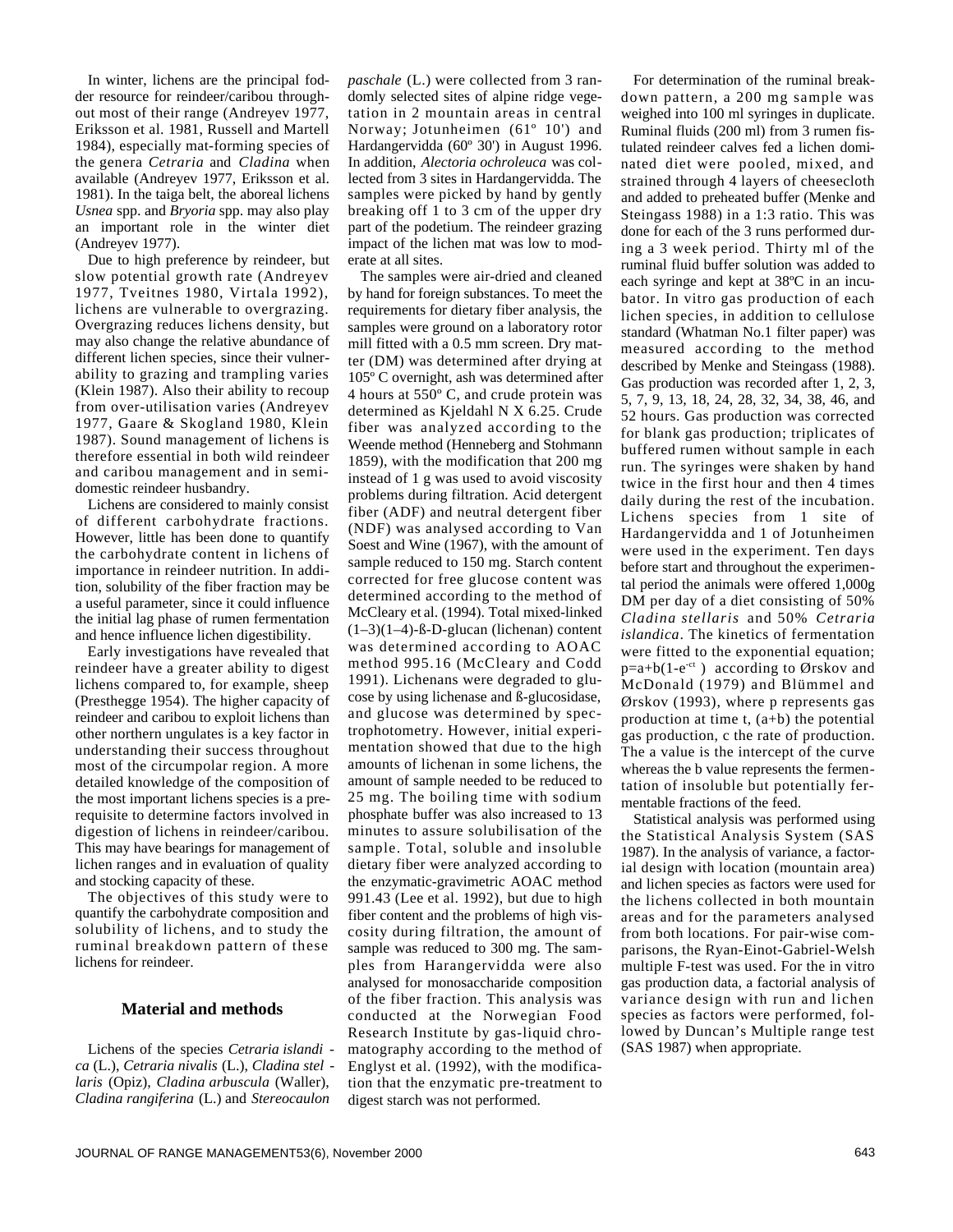**Table 1. Content of dry matter, ash, crude protein, starch, and fiber fractions in lichens<sup>1</sup> .**

|                              | No. of<br><sub>obs</sub> | Dry<br>matter | Ash                         | Crude<br>protein       | Starch              | Crude<br>fiber          | ADF                     | <b>NDF</b>              |
|------------------------------|--------------------------|---------------|-----------------------------|------------------------|---------------------|-------------------------|-------------------------|-------------------------|
|                              |                          |               |                             |                        | % of DM             |                         |                         |                         |
| Cetraria nivalis             | 6                        | 91.2          | $+0.25$<br>$1.3^{\circ}$    | $2.0^{\circ} + 0.19$   | $0.2^c + 0.09$      | $1.0^{\circ} + 0.19$    | $1.6^{bc} \pm 1.22$     | $6.8^{\circ}$ + 4.03    |
| Cetraria islandica           | 6                        | 92.2          | 0.3 <sup>a</sup><br>$+0.09$ | $2.5^{\rm b} + 0.13$   | $0.6^a + 0.18$      | $1.1^{\circ}$ + 0.34    | $1.7^{\rm bc} \pm 0.66$ | $16.0^{\circ} + 7.43$   |
| Cladina stellaris            | 6                        | 91.7          | $0.6^{bc} \pm 0.26$         | $1.9^{\circ} \pm 0.08$ | $0.2^{bc} \pm 0.02$ | $11.8^b + 2.90$         | $1.6^{bc} \pm 0.60$     | $67.6^a \pm 9.02$       |
| Cladina arbuscula            | 6                        | 91.5          | $0.4^{\text{cd}} + 0.01$    | $2.7^{\rm b}$ + 0.17   | $0.2^{bc} \pm 0.02$ | $9.9^b + 4.42$          | $1.8^{bc} + 0.71$       | $72.7^a + 4.76$         |
| Cladina rangiferina          | 6                        | 92.3          | 0.3 <sup>a</sup><br>$+0.05$ | $2.5^{\circ} \pm 0.07$ | $0.3^{bc} \pm 0.06$ | $24.2^{\rm a} \pm 3.43$ | $2.9^{ab} \pm 1.75$     | $70.3^a \pm 3.27$       |
| Stereocaulon paschale        | 6                        | 92.6          | $0.7^{p}$<br>$\pm$ 0.12     | $7.5^a \pm 0.14$       | $0.3^b \pm 0.03$    | $7.8^b$ + 1.35          | $3.6^a \pm 0.62$        | $48.7^{\rm b} \pm 8.54$ |
| Alectoria ochroleuca<br>abcd |                          | 93.6          | $0.5bcd + 0.08$             | $2.6^{\circ} \pm 0.11$ | $0.2^{bc} \pm 0.01$ | $0.6^{\circ} \pm 0.31$  | $1.0^c \pm 0.39$        | $5.8^{\circ} \pm 1.32$  |

 $\alpha^{\text{ad}}$ Means within column without common superscripts are significantly (P < 0.05) different.

 $1$ Values are means  $\pm$  standard deviation.

## **Results**

Lichens from the mountain area Jotunheimen contained in average 2.3, 1.3, 9.4, and 1.3% more of crude fiber, ADF, NDF and total dietary fiber, respectively, than lichens from Hardangervidda. However, a significant effect of location was only found for ADF  $P(P < 0.05)$ . The large difference between mountain areas in NDF content was in particular caused by *Cetraria* spp., where the NDF content in average was more than twice as high at Jotunheimen as at Hardangervidda.

All the samples contained more than 90% DM after air drying, but some variation existed between species (Table 1). Ash content varied significantly between species, with the ash content of *Cetraria nivalis* being more than twice the amount  $(P < 0.05)$  than for the other species (Table 1). Significant differences also occurred between the other species. *Stereocaulon paschale* had 3 times higher  $(P < 0.05)$  crude protein content than the other lichen species, while the crude protein content in *Cetraria nivalis* and *Cladina stellaris* was lower (P < 0.05) than for the other species. Starch content was below 0.5% in all samples except for samples from *Cetraria islandica*, which had an average starch content of 0.55%.

Crude fiber content in different lichen species varied between 1 and 24.2%, the content being higher (P<0.05) in *Cladina* spp. and *Stereocaulon paschale* than in *Cetraria* and *Alectoria ochroleuca* (Table 1). In addition, *Cladina rangiferina* had a higher ( $P < 0.05$ ) crude fiber content than any of the other lichen species. Only small differences in ADF content were observed between species, while NDF content varied greatly (Table 1). The NDF content was significantly higher in lichens of the *Cladina* genus than in the other lichen species, and *Stereocaulon paschale* had a significantly higher NDF content than *Cetraria* spp. and *Alectoria ochroleuca*.

The total dietary fiber percentage was

higher than 77 in all samples analysed, and relatively little variation was found within species (Table 2). However, dietary fiber content was higher  $(P < 0.05)$  in lichens of the *Cladina* genus than in *Cetraria islandica*, *Stereocaulon paschale*, and *Alectoria ochroleuca*, while the value for *Cetraria nivalis* was intermediate.

present in *Cetraria* spp. and *Alectoria ochroleuca* (Table 4). The content was higher (P < 0.05) in *Alectoria ochroleuca* than in *Cetraria* spp., and higher ( $P <$ 0.05) in *Cetraria islandica* than in *Cetraria nivalis*. Lichenan content varied little within species.

|                       | No. of obs. | Minimum | Maximum | Mean               | Std. Dev. |
|-----------------------|-------------|---------|---------|--------------------|-----------|
|                       |             |         |         | % of DM            |           |
| Cetraria nivalis      | 6           | 84.70   | 93.7    | $88.68^{b}$        | 3.278     |
| Cetraria islandica    | 6           | 77.50   | 87.4    | $83.02^{\circ}$    | 3.395     |
| Cladina stellaris     | 6           | 88.00   | 93.60   | $91.12^{ab}$       | 1.940     |
| Cladina arbuscula     | 6           | 89.50   | 95.00   | $92.23^{ab}$       | 1.793     |
| Cladina rangiferina   | 6           | 90.50   | 95.00   | $93.10^a$          | 1.614     |
| Stereocaulon paschale | 6           | 82.30   | 88.00   | 84.80 <sup>c</sup> | 2.045     |
| Alectoria ochroleuca  | 3           | 84.00   | 85.80   | $84.80^{\circ}$    | 0.917     |

 $a$ bcMeans within column without common superscripts are significantly (P < 0.05) different.

The solubility of the dietary fiber, measured as the amount of dietary fiber soluble in water at 60ºC, varied greatly between species and genera (Table 3). While less than 5% of the dietary fiber was soluble in lichens of the *Cladina* genus, more than 50% of the fiber was soluble in *Cetraria islandica* and *Alectoria o c h r o l e u c a*. In *Cetraria nivalis*, 21 % of the dietary fiber was soluble. The soluble dietary fiber content was only slightly higher in *Stereocaulon paschale* than in lichens of the *Cladina* genus.

The analysis of lichenan content revealed that this fiber fraction was only

The analysis of fiber content by hydrolysis and determination of monosaccharide composition confirmed the observation from the dietary fiber analysis that lichens mainly consist of fiber (Table 5). However, fiber content was on average between 30 and 15 % lower than that found in the dietary fiber analysis, depending on species considered. The content in *Cetraria nivalis* was lower ( $P < 0.05$ ) than in any other species, and the content in *Stereocaulon paschale* was lower (P < 0.05) than in the other species except *Alectoria ochroleuca*.

The monosaccharide composition of the

**Table 3. Soluble dietary fiber content of lichens.**

|                       | No. of obs. | Minimum | Maximum                          | Mean   | Std. Dev. |
|-----------------------|-------------|---------|----------------------------------|--------|-----------|
|                       |             |         | ---------------- (% of DM) - - - |        |           |
| Cetraria nivalis      | 6           | 14.00   | 23.90                            | 18.70c | 3.927     |
| Cetraria islandica    | 6           | 44.70   | 54.30                            | 49.83a | 3.721     |
| Cladina stellaris     | 6           | 0.00    | 1.90                             | 1.10e  | 0.876     |
| Cladina arbuscula     | 6           | 0.60    | 3.80                             | 2.87de | 1.219     |
| Cladina rangiferina   | 6           | 0.00    | 4.10                             | 1.87de | 1.546     |
| Stereocaulon paschale | 6           | 2.60    | 7.00                             | 5.55d  | 1.707     |
| Alectoria ochroleuca  | 3           | 42.40   | 47.10                            | 44.33b | 2.458     |
|                       |             |         |                                  |        |           |

 $a<sub>bcd</sub>$  Means within column without common superscripts are significantly (P < 0.05) different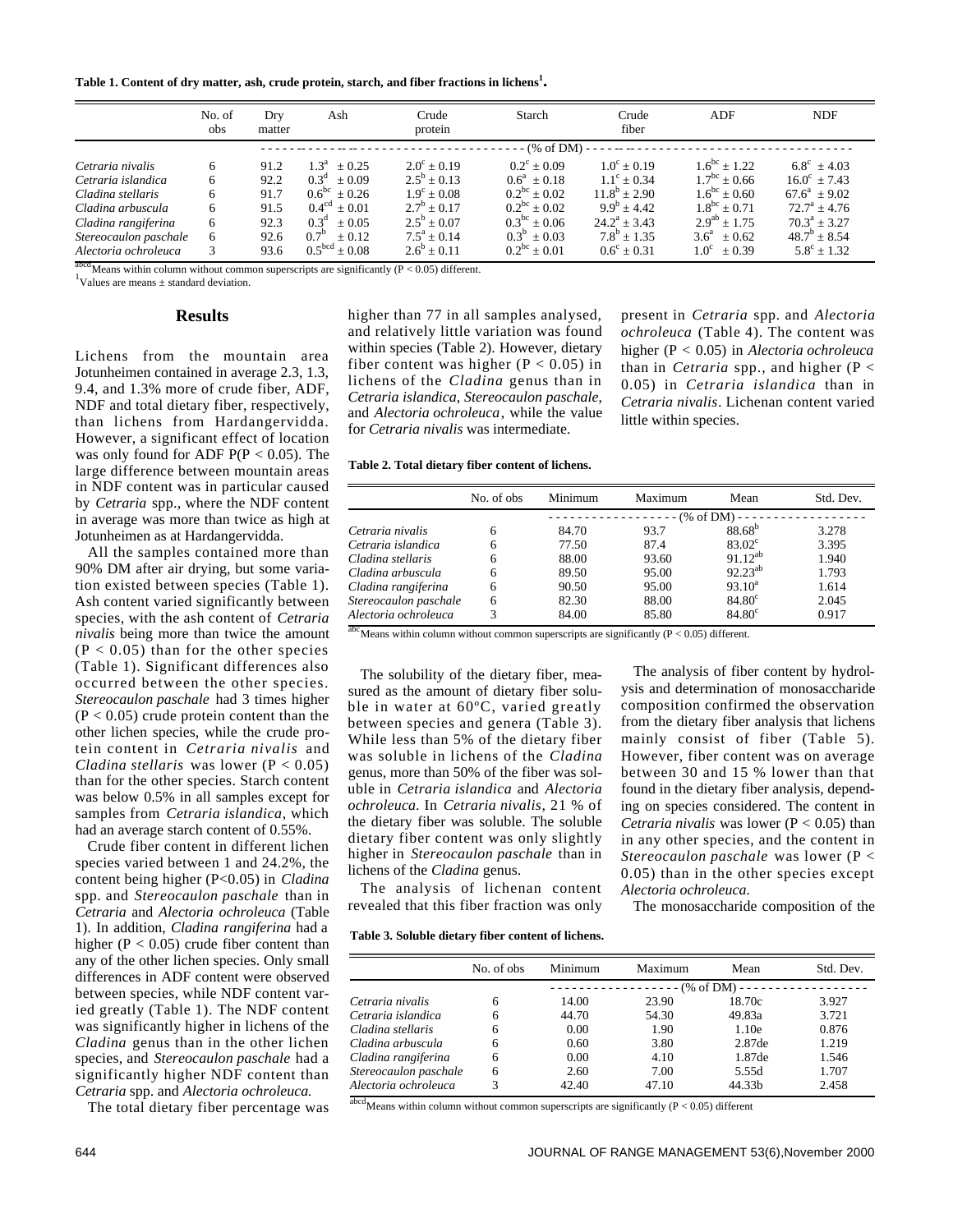|  |  | Table 4. Total mixed-linked (1-3)(1-4)(-D-glucan (lichenan) content of lichens. |
|--|--|---------------------------------------------------------------------------------|
|--|--|---------------------------------------------------------------------------------|

|                       | No. of obs | Minimum | Maximum | Mean              | Std. Dev. |
|-----------------------|------------|---------|---------|-------------------|-----------|
|                       |            |         |         | $% of DM$ -       |           |
| Cetraria nivalis      | 6          | 16.48   | 18.14   | $17.31^{\circ}$   | 0.606     |
| Cetraria islandica    | 6          | 24.47   | 27.12   | $25.99^{b}$       | 1.007     |
| Cladina stellaris     | 6          | 0.03    | 0.10    | 0.07 <sup>d</sup> | 0.022     |
| Cladina arbuscula     | 6          | 0.03    | 0.30    | $0.12^d$          | 0.097     |
| Cladina rangiferina   | 6          | 0.03    | 0.17    | 0.08 <sup>d</sup> | 0.049     |
| Stereocaulon paschale | 6          | 0.02    | 0.07    | $0.05^{\rm d}$    | 0.018     |
| Alectoria ochroleuca  | 3          | 32.81   | 35.05   | $33.78^{\rm a}$   | 1.156     |

Means within column without common superscripts are significantly ( $P < 0.05$ ) different.

**Table 5. Monosaccharide content from the lichen fiber fraction (n=3).**

|                            | Cetraria<br>nivalis | Cetraria<br>islandica | Cladina<br>stellaris | Cladina<br>arbuscula | Cladina<br>rangiferina | <i>Stereocaulon</i><br>paschale | Alectoria<br>ochroleuca |
|----------------------------|---------------------|-----------------------|----------------------|----------------------|------------------------|---------------------------------|-------------------------|
|                            |                     |                       |                      | % of DM              |                        |                                 |                         |
| Rhamnose                   | 0.3 <sup>e</sup>    | 0.6 <sup>b</sup>      | $0.5^{\circ}$        | 0.4 <sup>cd</sup>    | $0.4^\circ$            | 0.8 <sup>a</sup>                | 0.3 <sup>de</sup>       |
| Fucose                     | $0.1^{\rm a}$       | 0.1 <sup>a</sup>      | 0.1 <sup>a</sup>     | 0.1 <sup>a</sup>     | 0.1 <sup>a</sup>       | 0.1 <sup>a</sup>                | 0.1 <sup>a</sup>        |
| Arabinose                  | $0.6^{\circ}$       | 1.0 <sup>b</sup>      | 0.7 <sup>bc</sup>    | 0.8 <sup>bc</sup>    | 0.8 <sup>bc</sup>      | $1.6^a$                         | 0.8 <sup>bc</sup>       |
| Xylose                     | $0.2^{\rm a}$       | $0.5^{\rm a}$         | $0.4^{\rm a}$        | $0.4^{\rm a}$        | $0.4^{\rm a}$          | $0.5^{\rm a}$                   | 0.2 <sup>a</sup>        |
| Mannose                    | $13.9^{d}$          | 11.9 <sup>d</sup>     | $42.9^{\rm a}$       | $35.9^{b}$           | $33.2^{b}$             | $26.6^\circ$                    | $6.7^\mathrm{e}$        |
| Galactose                  | $14.7^\circ$        | $10.4^d$              | $18.2^{b}$           | $26.7^{\rm a}$       | $17.6^{b}$             | $17.6^{b}$                      | 5.9 <sup>e</sup>        |
| Glucose                    | 32.3c               | 53.8b                 | $22.3^d$             | $19.3^d$             | $33.9^\circ$           | $21.4^d$                        | $61.3^a$                |
| Uronic acid                | 27 <sup>a</sup>     | 0.3 <sup>c</sup>      | 0.0 <sup>d</sup>     | 0.1 <sup>d</sup>     | 0.1 <sup>d</sup>       | 0.1 <sup>d</sup>                | 0.7 <sup>b</sup>        |
| Total content <sup>1</sup> | $58.4^{\rm d}$      | $70.8^{ab}$           | $76.6^a$             | $75.3^{ab}$          | 77.9 <sup>a</sup>      | 61.7 <sup>cd</sup>              | $68.4^{bc}$             |

abcd Means within a row without common superscripts are significantly ( $P < 0.05$ ) different.

<sup>1</sup>Calculated as anhydromonosaccharides to reflect the content as polysaccharides.

**Table 6. Degradation characteristics (means ± standard deviation) calculated from in vitro gas production runs (n=3) of seven lichens species<sup>1</sup> .**

| <b>Species</b>                                         | a             | B               | c                     | $(a+b)$                    |
|--------------------------------------------------------|---------------|-----------------|-----------------------|----------------------------|
| Alectoria ochroleuca                                   | $-5.9 + 0.8a$ | $76.9 + 3.0c$   | $0.056 \pm 0.0009a$   | $71.0 + 2.3c$              |
| Cetraria islandica                                     | $-5.6 + 0.9a$ | $80.2 + 3.5$ bc | $0.051 \pm 0.0014$ ab | $74.6 + 2.5ab$             |
| Cetraria nivalis                                       | $-5.6 + 1.3a$ | $77.2 + 3.0c$   | $0.054 + 0.0052h$     | $71.6 + 3.1$ <sub>bc</sub> |
| Cladina arbuscula                                      | $-8.2 + 0.5h$ | $85.4 + 3.8a$   | $0.042 + 0.0041c$     | $77.3 + 3.6a$              |
| Cladina rangiferina                                    | $-7.5 + 1.1b$ | $84.5 + 2.3a$   | $0.042 \pm 0.0031c$   | $77.0 + 1.6a$              |
| Cladina stellaris                                      | $-8.3 + 0.9b$ | $83.7 + 1.9ab$  | $0.045 \pm 0.0031c$   | $75.4 + 1.7a$              |
| Stereocaulon paschale<br><b><i><u>Property</u></i></b> | $-7.7 + 1.3h$ | $83.7 + 3.2ab$  | $0.044 + 0.0049c$     | $76.1 + 3.5a$              |

<sup>a</sup>Means within column without common superscripts are significantly  $\pm p < 0.05$ ) different

<sup>1</sup>The kinetics of fermentation were fitted to the exponential equation;  $p = a+b$  (1<sup>-e-ct</sup>), where p represents gas production at time t, (a+b) the potential gas production, c the rate of production. The a value is the intercept of the curve whereas the b value represents the fermentation of insoluble but potentially fermentable fractions of the feed.

fiber fraction differed between species, particularly for mannose, galactose and glucose (Table 5). *Cladina* spp. contained significantly more mannose and galactose than *Cetraria* spp. and *Alectoria ochroleu*   $ca$ , and *Cladina stellaris* and *Cladina arbuscula* contained significantly less glucose. *Alectoria ochroleuca* had the highest glucose content. Ninety percent of the fiber consisted of glucose in this species.

Some variation in gas production rate did occur between runs and between species at some incubation times, but no fixed ranking of runs and species were found. Pooled data shows that gas production rate was higher ( $P < 0.05$ ) during the first 5 hours of incubation in *Cetraria nivalis, Cetraria islandica and Alectoria ochroleuca* than in the other species (Fig. 1). The rate peaked in all species at 13 hours and dropped rapidly thereafter (Fig.

1). Differences in gas production rate in the initial phase resulted in higher total gas production in *Cetraria islandica*, *Cetraria nivalis* and in *Alectoria ochroleuca* compared to *Cladina* spp. and *Stereocaulon paschale* the first 9 hours of incubation. Total gas production at end of incubation did vary between runs (P<0.05), but not between lichens species, nor areas. However, a significant interaction effect between run and species was found.

Based on degradation kinetics (Ørskov and McDonald 1979) the readily fermentable fraction (a intercept) and the slowly fermentable fraction (b) varied between species and runs but not between areas. No interaction between species and run was found. The mean readily fermentable fraction was higher ( $P < 0.05$ ) in lichens of the *Cetraria* genus and in *Alectoria ochroleuca* than in the other

lichens species whereas the mean slowly fermentable fraction was higher  $(P < 0.05)$ in *Cladina* spp. and *Stereocaulon paschale* compared to *Cetraria nivalis* and *Alectoria ochroleuca* (Table 6). The rate of gas production (c) did not vary between runs or areas. The mean rate was higher (P  $<$  0.05) in *Cetraria islandica*, *Cetraria nivalis, and Alectoria ochroleuca than in* the other lichens species (Table 6). Estimated potential gas production (a+b) did vary between species with highest values in *Cladina* spp. and *Stereocaulon paschale* compared to *Alectoria ochroleu ca* and *Cetraria nivalis* (Table 6). No effect of run or area was found.

## **Discussion**

The results of this study demonstrate that lichens mainly consist of different fiber fractions, and that large differences in fiber composition and solubility occurs between species and genera of lichen. These results also demonstrate the strong limitations of traditional fiber fractionation methods like crude fiber, NDF and ADF in determining fiber content of lichens, since only a small and variable fraction of the fiber was detected with these methods. The low crude fiber and ADF content is due to the strong detergents used, which solubilizes a large part of the fiber. These fiber fractions are also meant to reflect the content of strongly bound fibers. The NDF fraction, on the other hand, is meant to reflect a higher portion of the fibers. However, this method does not take into account the fraction of the fibers that is soluble in a neutral detergent. Thus, NDF strongly underestimates the fiber content of plant material with a high amount soluble fiber. To determine the total amount of carbohydrates that are not immediately available to the animal, more sophisticated methods like the dietary fiber analysis and the monosaccharide fractionation method are necessary. With these methods, soluble fibers are precipitated by addition of ethanol, and thus will not be lost in the supernatant. Although the fiber contents using monosaccharide fractionation on an average was between 30 and 15% lower than when the dietary fiber analysis was used, the monosaccharide fractionation still confirms that the dietary fiber analysis reflects fiber content better than other methods. The suitability of dietary fiber as a measurement of fiber content is also reflected in the low standard deviation for this analysis within species. The lower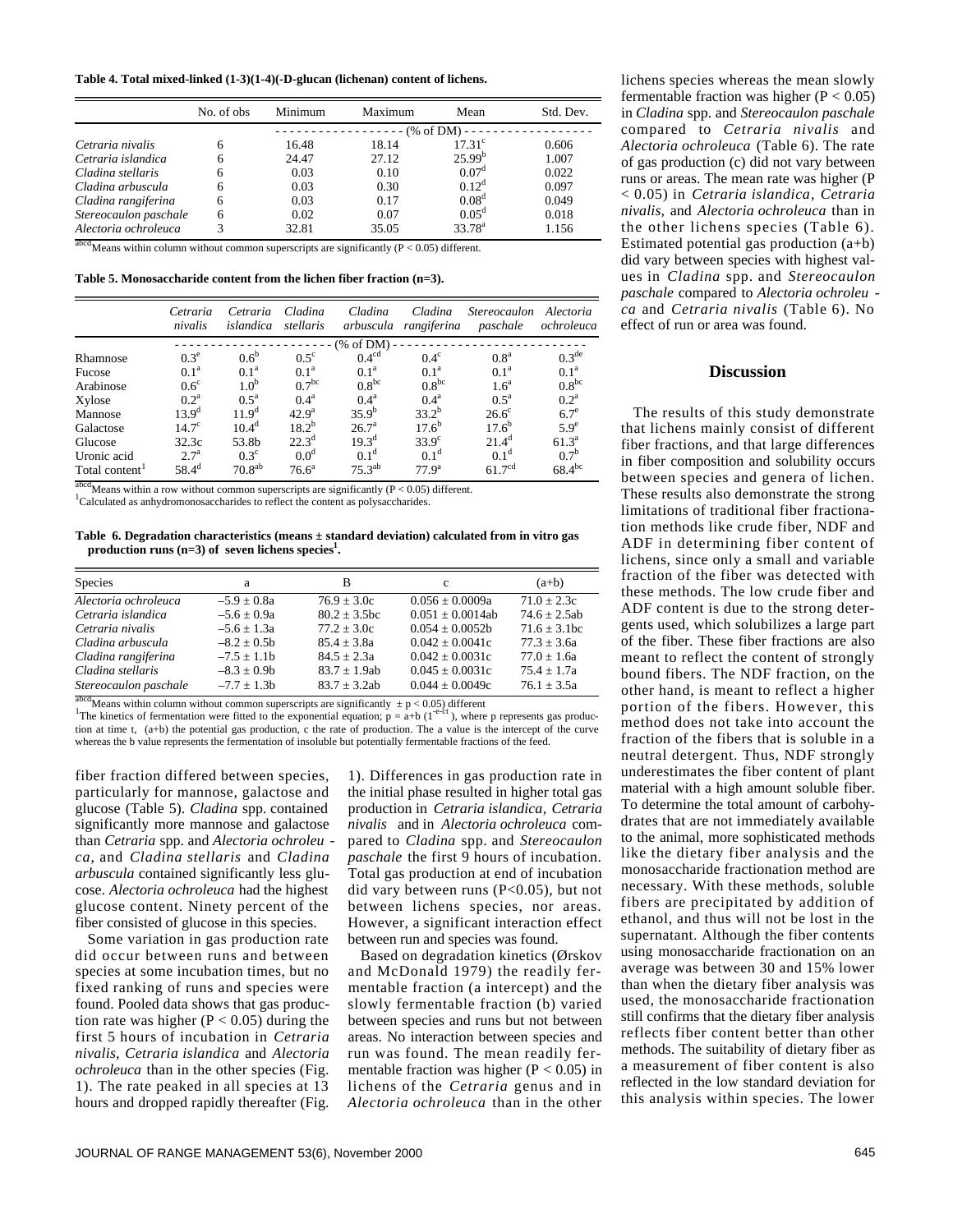

**Fig. 1. Mean gas production rate of lichen species and cellulose at the following intervals: 0–5 hours, 5–9 hours, 9–18 hours, 18–34 hours and 34–52 hours through the incubation period.**

value with the monosaccharide fractionation method could be due to losses that are known to occur during acid hydrolysis (Fincher and Stone 1986). The content of ash and crude protein and the content of 1.5 to 8.8% ether soluble substances as reported earlier (Garmo 1986, Presthegge 1954), also supports the values from the dietary fiber analysis, as these components constitute less than 12 % of the lichen.

Garmo (1986) and Presthegge (1954), analysing the same lichen species, found at least twice as much ash as that found in our study. However, ash content varies with the extent of soil contamination in the samples. Protein content was comparable in these 3 studies. Garmo (1986) and Presthegge (1954) also reported much higher values (up to 4 times) for crude fiber than those obtained in this study. Solberg (1967), analysing 45 lichen species collected in Norway, also obtained much higher crude fiber values than those obtained in this study. The very fine grinding in our study (through 0.5 mm sieves) could be the cause of low crude fiber values, as the digested samples are filtered in the crude fiber analysis. However, the crude fiber content in these earlier studies were also much higher (4 to 6 times) in *Cladina* spp. than in *Cetraria* spp. and *Alectoria ochroleuca*, with *Stereocaulon* giving intermediate values.

Low values for ADF have also been reported before (Person et al. 1979, Danell et al. 1994). Person et al. (1979) reported ADF values of 4.6 and 3.7% in *Cladina*  *stellaris* and *Cetraria cucullata*, respectively. In the same study, the NDF content was found to be 83.0 and 31.6% for the same species. Thus, in the study of Person et al. (1979) the values from the Van Soest analysis were higher than in our study. Danell et al. (1994) also reported higher NDF values in *Cladina* spp. (76–78%) and *Stereocaulon paschale* (69%) than in our study. This may also be caused by a fine grinding in our study. However, *Cladina* spp. contained much more NDF than *Cetraria* spp. both in our and Person et al. (1979) studies. Very low values for starch confirm a general view that lichens do not contain starch.

The dietary fiber analysis indicates that the fiber content is greater in lichens of the genus *Cladina* than in the other genera investigated in this study. In addition to the variation caused by variation in fat, ash, and protein content as presented above, variations in fiber content between species could be explained by variable content of mono- and oligosaccharides and other lowmolecular weight substances, like for example the lichen acids (Elix et al. 1984).

In all lichen species investigated in this study, mannose, galactose, and glucose were the major sugars present in polysaccharides. Hence, between 94 and 98% of the polysaccharides consisted of these hexoses. Solberg (1970) also concluded that lichen polysaccharides consisted of these monosaccharides. As our study demonstrated, glucose content may be present as lichenan. However, glucose may also be present as isolichenan, which is an

-glucose present as polysaccharide through 1–3 and 1–4 bonds (Krämer et al. 1995). Another group of important polysaccharide in lichens is galactomannans. These polysaccharides generally consist of a backbone of mannose with galactose attached as side groups (Iacomini et al. 1985, Ingolfsdottir et al. 1994). The content of mannose in relation to galactose in our study supports the conclusion that galactomannans are major polysaccharides, particularly in lichens of the genera *Cladina*.

The fermentability of different lichen species in the initial phase using rumen fluid (the first 10 hours) seems to be related to solubility values in the fiber analysis, as lichens with a high solubility of the fibers also had a high initial fermentation rate. Differences in solubility of the fibers could thus affect nutritive value of different lichens for reindeer. In this respect, lichens of the *Cladina* genus might be particularly challenging to digest, since these lichens contain very low levels of fibers that are soluble in water at 60ºC.

The solubility and fermentability values obtained here also correspond to digestibility values obtained earlier. In a study by Garmo (1986), where rumen inoculum from sheep was used, the digestibility of dry matter was on an average 24% for *Cladina* spp. and 46 for *Cetraria* spp., while the values for *Alectoria ochroleuca* and *Stereocaulon* spp. were intermediate. Person et al. (1979), using rumen inoculum from reindeer and caribou, found similar values. Danell et al. (1994) reported in vitro organic matter digestibility (IVOMD) of *Cladina stellaris, Cladina arbuscula, and Cladina rangiferina* of 41, 57, and 69%, respectively. In vivo digestibility of organic matter in *Stereocaulon paschale* has been found to be 48.5 (Jacobsen 1981), while Danell et al. (1994) reported an IVOMD of 36% for the same species. Presthegge (1954) compared digestibility of *Cladina* spp. and *Cetraria* spp. in experiments with sheep. In this study, organic matter digestibility was on an average 48% for *Cladina* spp. and 74 for *Cetraria nivalis*. However, digestibility was only 48% for *Cetraria islandica*. The digestibility of *Cladina* spp. has been found to be greater in reindeer than in sheep. Jacobsen and Skjenneberg (1976) for example, found the digestibility of organic matter in reindeer to be 75%. No digestibility values for reindeer have to our knowledge been reported for the other lichen species.

Rumen turnover time is a critical para-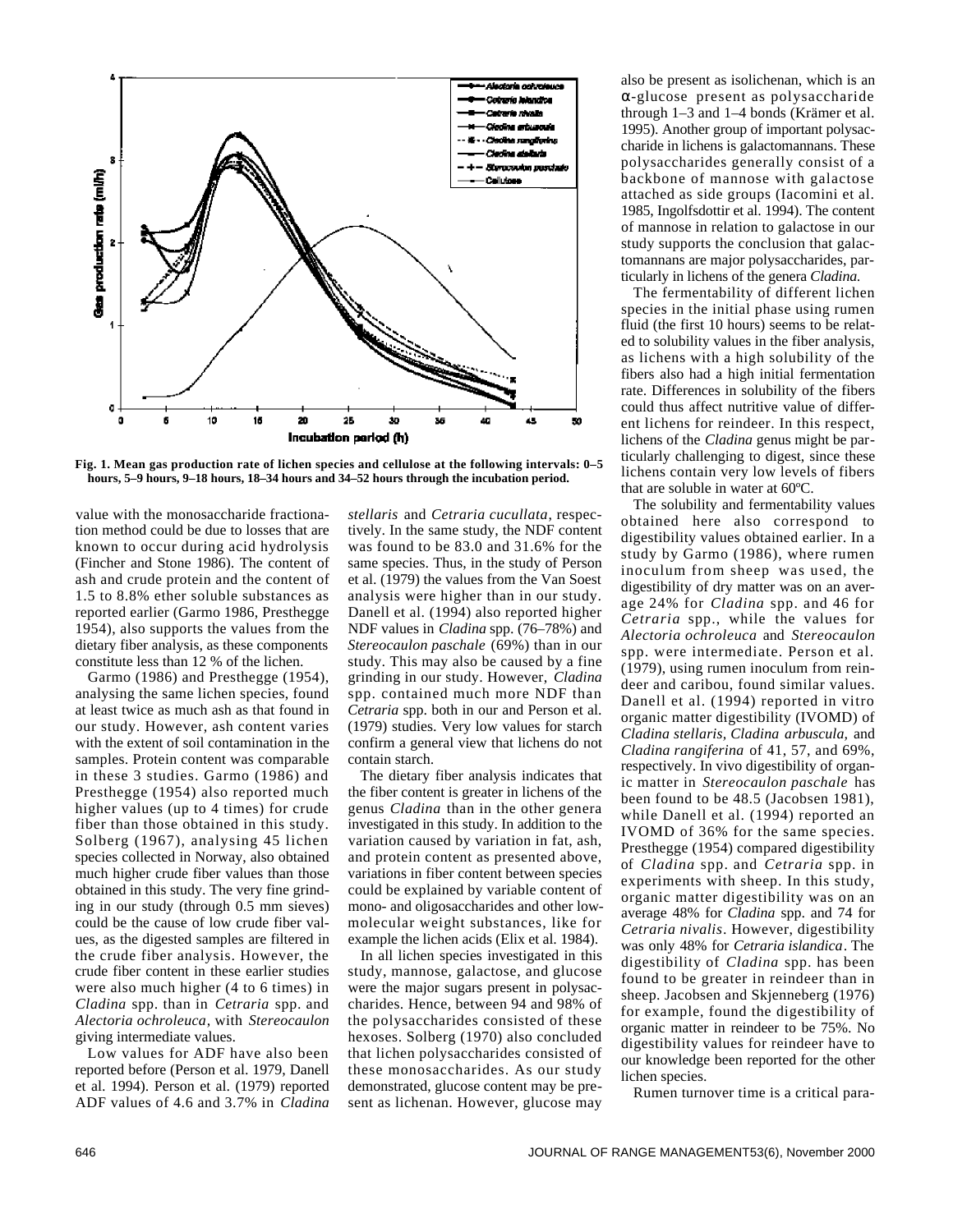meter in order to evaluate the biological significance of this finding. White et al. (1987) reported a rumen turnover time of reindeer fed lichens of about 30 hours. This is surprisingly long compared to the rapid rumen breakdown of lichens, and may reflect the low food intake during winter in reindeer (White et al. 1987). The low intake in winter is probably a strategy ensuring acceptable energy intake and minimising protein losses since energy intake on a lichen based diet is positively correlated to nitrogen losses (McEwan and Whitehead 1970). The long turnover time and the fact that no differences in total gas production occurred between lichens at around 30 hours in our study may indicate that variation in solubility plays a minor role for the nutritive value of lichen species in winter.

During summer most of the energy extracted from green vegetation by the females are transferred to their offspring as milk (White and Luick 1984). In fall, milk production drops and the females may build up their fat reserves. Fattening implies high energy intake, and the only carbohydrate rich fodder with high digestibility available in late fall is lichens. Still some of the winter green vegetation is available with a protein content ensuring a positive protein balance. Because of the high intake, rumen turnover time will be rather short. Thus, during fattening in fall, a highly soluble fiber fraction that is rapidly fermented, may contribute to higher energy intake, since digestibility can be regarded as a product of 2 competing processes; digestion and passage rate (Van Soest 1994).

This may indicate a selective pressure towards preference of lichens high in soluble fiber, especially in late fall when intake is high and turnover time is short. In initial preference studies conducted in November and December offering 5 species of lichens, Holleman and Luick (1977) reported a consistent preference for *Cladina stellaris* and *Cladina rangiferina* compared to *Cetraria richardsonii* . However, before the trials the animals were fed a *Cladina* spp. dominated diet which may influence diet preference. Nordberg et al. (1995) found that reindeer preferred *Cladina* spp. compared to *Cetraria* spp. in cafeteria trials conducted in October. The possible nutritional advantage of highly water-soluble lichens is not manifested in these trials and it is known that reindeer/caribou selectively graze lichens of the genus *Cladina* (Ahti 1957, Karaev 1961, Ahti and Hepburn 1967). This indicates other driving forces

shaping the reindeer preference of lichens and may be connected to secondary compounds influencing nutrient balance.

It can be concluded from this study that although fiber was a major constituent in all lichens studied, the composition and solubility differed greatly among species and genera. These differences seem to be related to initial ruminal breakdown rate. Further studies are needed to investigate whether these differences in fiber composition and solubility may affect the nutritive value of the lichens for reindeer.

#### **Literature Cited**

- **Ahti, T. 1957.** Newfoundland lichen stands and the wintering range of caribou. Nfld. Dept. Mines Resour. Wildl. Div. Mimes.
- Ahti, T. And R.L. Hepburn. 1967. Preliminary studies on woodland caribou range, especially lichen stands in Ontario. Ont. Dep. Land. For. Res. Rept. (Wildl.) No. 74.
- **Andreyev, V.N. 1977.** reindeer pastures in the subarctic territories of USSR, pp. 275–313. *In*: Krause, W. (ed), Handbook of Vegetation Science. Part Xiii. Application of vegetation science to grassland. Hague.
- **Blümmel, M. and E.R. Ørskov. 1993.** Comparison of in vitro gas production and nylon bag degradability of roughages in predicting feed intake in cattle. Anim. Feed. Sci. Technol. 40:109–119.
- **Danell, K., P.M. Utsi, T.R. Palo, and O. Eriksson. 1994.** Food plant selection by reindeer during winter in relation to plant quality. Ecography 17:153–158.
- **Elix, J.A., A.A. Whitton, and M.V. Sargent. 1984.** Recent progress in the chemistry of lichen substances. Progr. Chem. Org. Nat. Products 45:103–234.
- **Englyst, H.N., M.E. Quigley, G.J. Hudson,** and J.H. Cummings. 1992. Determination of dietary fiber as non-starch polysaccharides by gas-liquid chromatography. Analyst 117:1707–1714.
- **Eriksson, O., T. Palo, and L. Söderström. 1981.** Reinbetning vintertid. Undersökningar rörande svensk tamrens näringsekologi under snöperioder. Växtekologiska Studier, 13, Uppsala, 92 pp.
- Fincher, G.B. and B.A. Stone. 1986. Cell walls and their components in cereal grain technology, pp. 207-295. *In*: Pomeranz, Y. (ed), Adv. Cereal Sci. Technol. 8. AACC publications, St. Paul, Minn.
- Gaare, E. and T. Skogland. 1980. Lichensreindeer interaction studied in a simple case model, pp. 47–56. *In*: Reimers, E., E. Gaare, and S. Skjenneberg (eds), Proc. 2<sup>nd</sup> Int. Reindeer/Caribou Symp. Røros, Norway.
- **Garmo, T.H. 1986.** Kjemisk innhald og in vitro fordøyelsesgrad av lav. Rangifer 6:8–13.
- **Henneberg, W. and F. Stohmann. 1859.** Über das Erhaltungsfutter volljährigen Rindviehs. J. Landwirtsch. 3:485–551.
- Holleman, D.F. and J.R. Luick. 1977. Lichen species preference by reindeer. Can. J. Zool. 55:1368–1369.
- **Iacomini, M., C.L. Schneider, and P.A.J. Gorin. 1985.** Comparative studies on the polysaccharides of *Cladina alpestris* (reindeer moss), *Cladina confusa*, and *Cladina amaurocraea*. Carbohydr. Res. 142:237–251.
- **Ingolfsdottir, K., K. Jurcic, B. Fischer, and H. Wagner. 1994.** Immunologically active polysaccharide from *Cetraria islandica*. Planta Med. 60:527– 531.
- **Jacobsen, E. 1981.** Fordøyelighet av saltlav (*Stereocaulon paschale*) til rein. Rangifer 1:27–28.
- **Jacobsen, E. and S. Skjenneberg. 1976.** Fordøyelighet av lav og tilskuddsfôr til rein. Forsk. Fors. Landbr. 27:287–305.
- **Karaev, G. I. 1961.** (Engl. transl. 1968). Reindeer fodder resources. In P.S. Zhigunov (ed.) Reindeer Husbandry. Israel Program for Sci. Transl., U.S. Dept. Comm. Springfield, Va.:129–175
- **Klein, D.R. 1987.** Vegetation recovery pattern following overgrazing by reindeer on St. Matthew Island. J. Range Manage. 40:336–338.
- **Krämer, P., U. Winicierz, J. Tschakert, W.** Voelter, and H. Mayer. 1995. Rational approach to fractionation, isolation, and characterization of polysaccharides from the lichen *Cetraria islandica* . Drug Res. 45:726–731.
- **Lee, S.L., L. Prosky, and J.W. De Wries.** 1992. Determination of total, soluble, and insoluble dietary fiber in foods—Enzymaticgravimetric method, MES-TRIS buffer: Collaborative study. J. Assoc. Off. Anal. Chem. 75:395–416.
- **McCleary, B.V. and R. Codd. 1991.** Measurement of  $(1-3)(1-4)$ -B-D-glucan in barley and oats: a streamlined enzymic procedure. J. Sci. Food Agr. 55:303–312.
- **McCleary, B.V, T.S. Gibson, V. Solah, and D.C. Mugford. 1994.** Total starch measurements in cereal products: interlaboratory evaluation of a apid enzymic test procedure. Cereal Chem. 71:501–505.
- **McEwan, E.H. and P.E. Whitehead. 1970.** Seasonal changes in the energy and nitrogen intake in reindeer and caribou. Can. J. Zool. 48:905–913.
- **Menke, K.H. and H. Steingass. 1988.** Estimation of the energetic feed value obtained from chemical analysis and in vitro gas production using rumen fluid. Anim. Res. Dev. 28:7–55.
- **Nordberg, H., V. Maijala and M. Nieminen.** 1995. Forage preference of semi-domestic reindeer in northern Finland. 2<sup>nd</sup> Int. Artic Ungulate Conference 13th–17th August 1995. University of Alasjka Fairbanks. Abstracts: 27.
- **Ørskov, E.R. and I. McDonald. 1979.** The estimation of protein degradability in the rumen from incubation measurements weighed according to the rate of passage. J. Agr. Sci. 92:499–503.
- **Person, S.J., R.G. White, and J.R. Luick. 1979.** Determination of nutritive value of reindeer-caribou range, pp. 224-239. In: Reimers, E., E. Gaare, and S. Skjenneberg (eds), Proc. 2nd Int. Reindeer/Caribou Symp. Røros, Norway.